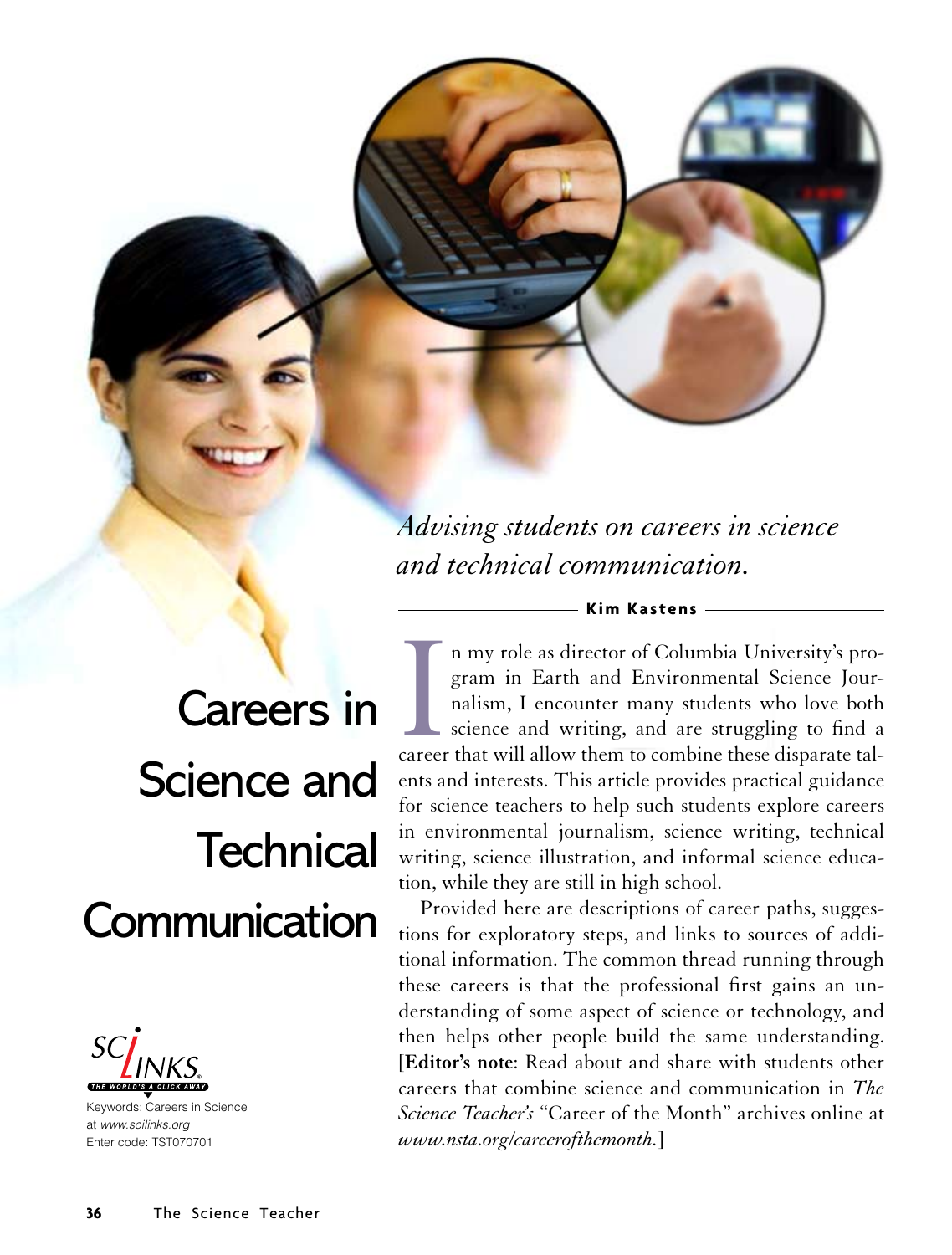## **Prospective science communicators**

As a science teacher, how can you spot a student who might be open to advice about careers in science and technical communication? Look for a student whose reports tend to be exceptionally clear and wellorganized. You may notice that other students turn to the prospective science journalist for explanations. While the future research scientists want to dig deeper into one topic until they are experts, the future science journalist is the student who is curious about many different topics.

Even if students have access to a guidance counselor for career advice, science teachers are often better positioned to observe students' strengths firsthand and to offer ongoing advice and encouragement about science-related careers. Encouraging students to consider careers that combine language arts and science can help teachers appeal to different learning styles, motivate students who might otherwise see little future for themselves in science, and bring us closer to the National Science Teachers Association and National Science Education Standards ideal that all students participate fully in science learning (NSTA 1990; NRC 1996, p. 13). For descriptions of several science communication careers, see Figure 1 "Career Paths." [**Editor's note**: Online resources for many types of science communication careers can be found in "On the web," p. 39].

#### **What students can do now**

Teachers should encourage students to start exploring their interest in and aptitude for science or technical communication early. While still in high school, students can:

- *Take science courses*. The most versatile preparation would include a good balance between physical sciences (chemistry and physics), life sciences (biology, ecology, health), and geosciences (geology, meteorology, oceanography, astronomy).
- <sup>V</sup> *Take math courses.* A solid background in math is needed to gain entrance into college science

#### FIGURE 1

# **Career Paths.**

# **Science, Technology, Medical, or Environmental Journalist**

Journalists are typically employed by a newspaper, magazine, internet publication, radio station, or television network, or they may be independent freelance journalists who sell individual pieces to media organizations. Journalists may specialize in technology, science, the environment, or medicine; write about all four; or combine general reporting with an occasional article on a science-related topic. Journalists need to know about the economic, political, sociological, and legal implications of the topics they cover, as well as the science. An undergraduate degree in science or engineering, combined with a master's degree in journalism, would be excellent preparation for a career in science-related journalism.

## **Science Writer**

A continuum exists between science journalists, science writers, and technical writers. In addition to working for an independent news organization, a science writer might write for an organization that creates science—such as a university, government lab, or research-intensive company—or for a nonprofit organization concerned with health care or the environment. Science writers and technical writers often work in collaboration with scientists or engineers, translating the technical language of the specialists into language and visuals that can be understood by a nonspecialist audience.

#### **Technical Writer**

Again, there is a continuum between science writers and technical

writers. One way to make the distinction is that science writers are usually trying to help their readers (or viewers or listeners) understand or appreciate something, whereas technical writers are often trying to help their readers learn how to do something. Technical writers write most of the documentation, user manuals, and repair manuals for the complex technology of our society. As our society is becoming more technologically complex, technical writing is likely to be a growing career field.

#### **Science or Technical Illustrator**

For those with talent in visual arts and interest in science or nature, science or technical illustration could be a good match. Science and technical illustrators often work closely with writers to create a combination of text and graphics that conveys information more accurately than either alone. Science and technical illustrators work with traditional techniques, such as pen and ink, and modern computer-based techniques.

## **Informal Science Education Professionals**

An informal science educator could work in a natural history museum, technology museum, science center, nature center, national park, planetarium, aquarium, zoological park, or botanical garden—anyplace where exhibits are set up to help the general public understand science, technology, or nature. Work could include designing new exhibits, leading tours or nature walks, explaining exhibits, or giving demonstrations. Informal science education professionals generally spend more time face-to-face with their audience than the other professions discussed here, so an outgoing personality is an asset.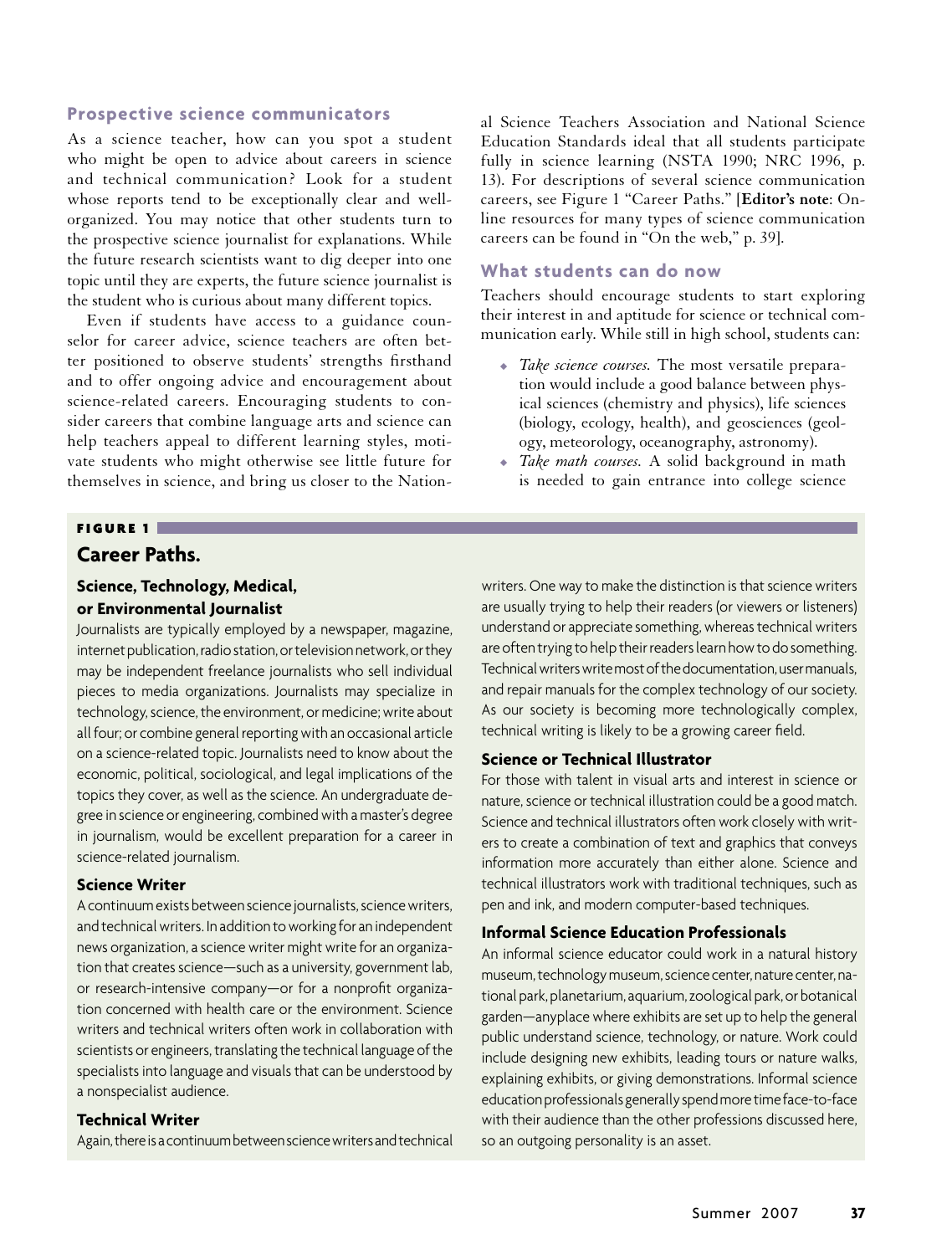or engineering courses, and to be able to write knowledgeably about science issues involving analysis of data.

- *Take technology courses*. Examples are computer and shop.
- *Take courses that involve a lot of writing*. This includes both fiction and nonfiction writing.
- <sup>V</sup> *Take a drawing or computer graphics course.* Informational graphics are an important part of most science and technical communications.
- <sup>V</sup> *Practice public speaking.* Students could take a speech course; join the debate club; or volunteer as a tour guide at a local nature center, museum, or tourist attraction.
- $\bullet$  *Volunteer to tutor younger students in science or math.* While doing this, students should try to figure out what is being misunderstood and experiment with alternative ways to explain the same concept.
- $\bullet$  *Volunteer to assist in the computer lab.* Students could volunteer in an after-school open-lab session for younger students. This is a chance to observe what less technically oriented students find interesting and what they find difficult.
- <sup>V</sup> *Read popular books and magazines about science and technology, and the science page of a local newspaper.* While reading, students should try to spot the strategies and devices that the author has used to make complex materials accessible and interesting to a popular audience, for example: a local angle, connection to human health or safety, analogy, metaphor, humor, and conflict.
- *Visit a place where exhibits are set up for the public*

*to learn about science and nature.* Examples are a natural history museum, science center, technology museum, aquarium, planetarium, nature center, or visitor center at a national park. When students find an exhibit that attracts visitors, they should try to figure out what insight that exhibit is trying to convey and why it is so appealing to the audience.

- <sup>V</sup> *Attend a course or workshop at a museum, science center, aquarium, or nature center.* Students could talk to the course organizers not only about the topic of the workshop, but about what it is like to work at a museum, science center, aquarium, or nature center.
- <sup>V</sup> *Make a website.* Any science-, technology-, or nature-oriented club that is active at school could use a website that is easily navigated, visually appealing, and informative to its intended audience.
- <sup>V</sup> *Get involved in student journalism.* Any exposure to journalistic writing is helpful, but opportunities to write about science, nature, medicine, or technology are best. As is the case for professional journalists, student journalists need to find a news hook that will appeal to the intended audience (see Figure 2 for examples of news hooks).

When students write about, present, and illustrate science information, they develop a better understanding of science content in addition to stronger communication skills. Therefore, the strategies discussed here can help develop better science understanding and communication skills for *all* students, not just those considering a career in science communication.

#### FIGURE 2

# **News Hooks.**

# *Story ideas for student science journalists.*

Some science teachers work as laboratory or field assistants to scientists during the summer. Interview such a teacher about his or her summer work and cover the story for the school or a local newspaper, website, or radio show.

Write a review of new educational software that the school system has purchased. Consider how well the software fits with the target audience in the school, how well it runs on the school's hardware, and whether it fills a gap in the available suite of software.

Undertake an investigative piece about the energy usage of the school. Obtain the school's electricity, oil, and gas bills for the preceding year, and the fuel bills for the school bus fleet.

How does energy usage vary with time of year? What are the main energy hogs in the school? What has been done, so far, to conserve energy? What else could be done?

Has there been an outbreak of a contagious disease in the local community or school this year, for example: flu, head lice, or West Nile virus? Investigate how the disease spreads, what can be done to avoid getting it, and how to recover from it. Personalize the story with interviews of the school nurse, a local doctor, and those affected by the disease.

Write a profile of an alumnus who has gone on to a career in science or technology.